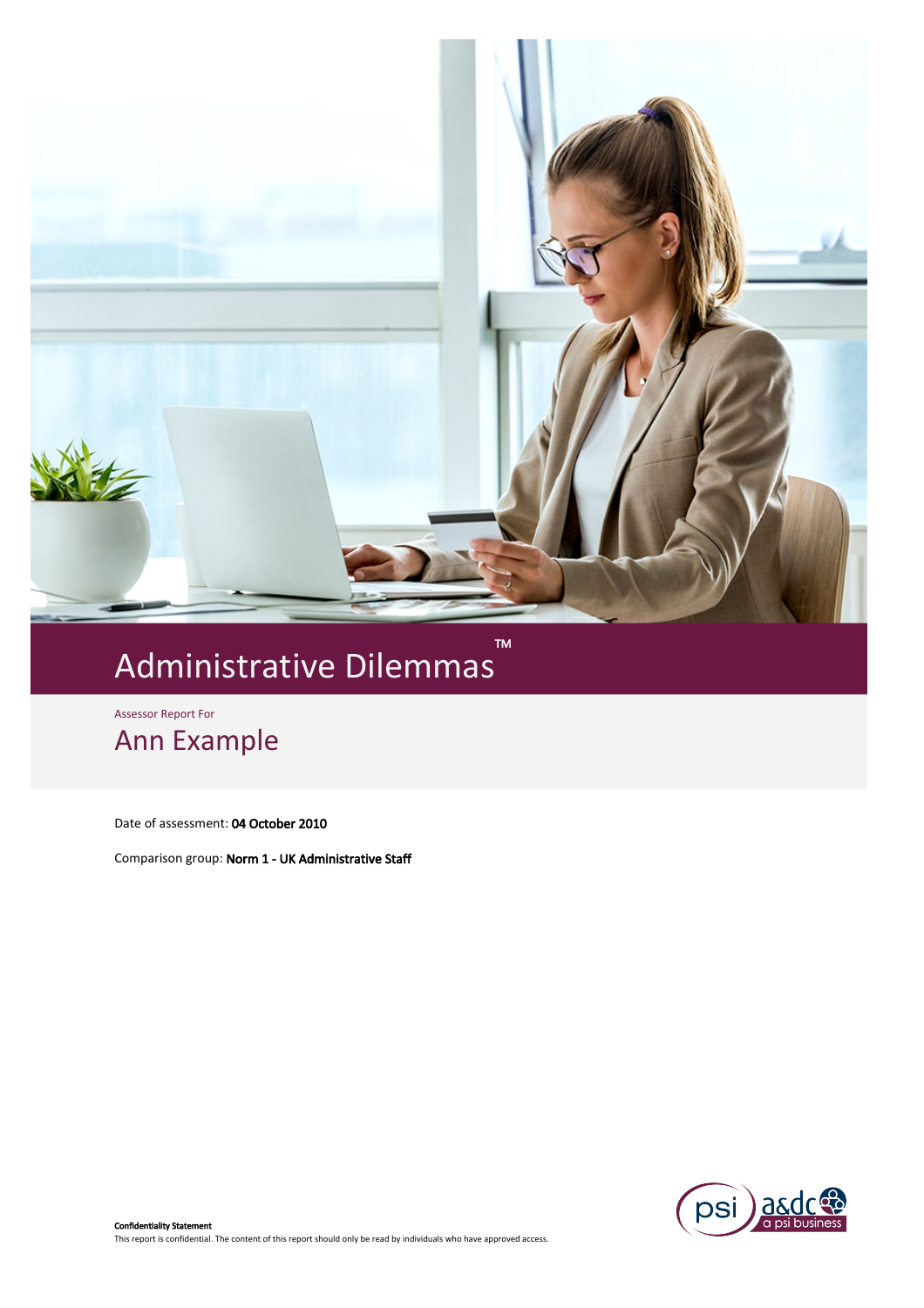### Contents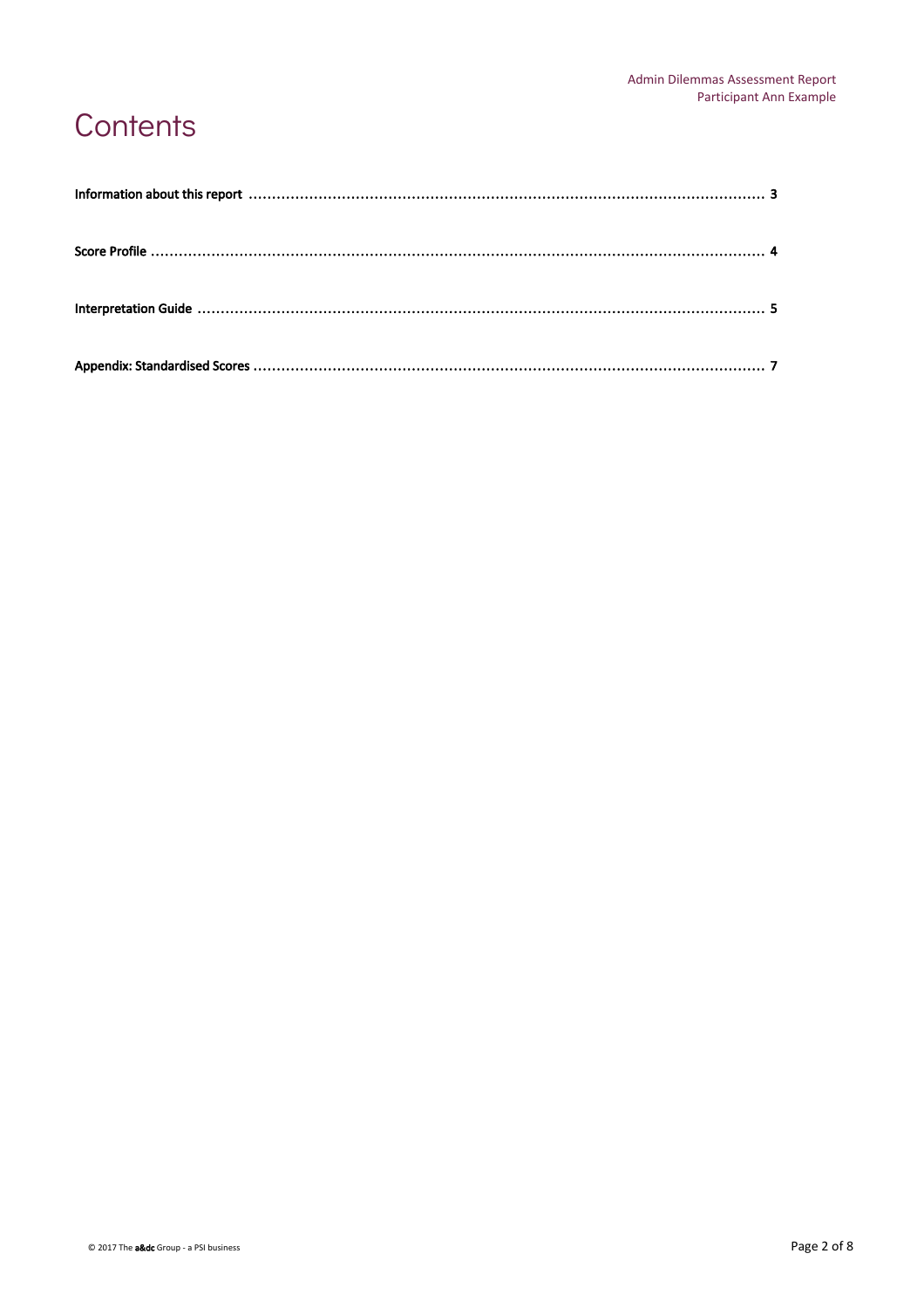# Information about this report

This report describes how Ann Example performed in completing the Administrative Dilemmas test. The Administrative Dilemmas test measures an individual's judgement and decision-making skills in relation to typical situations that Administrative Staff might face in a job. The situations presented in the Administrative Dilemmas test relate to five competencies

| <b>Achieving Results</b>           |  |
|------------------------------------|--|
| <b>Effective Communication</b>     |  |
| <b>Planning &amp; Organisation</b> |  |
| <b>Service Orientation</b>         |  |
| <b>Teamwork</b>                    |  |

In the Administrative Dilemmas test, Ann Example was required to rate the effectiveness of different actions that could be taken in response to the situations presented. These ratings are then scored based on how similar they were to those provided by job experts.

The Administrative Dilemmas test measures whether an individual can recognise how effective different actions are likely to be in response to a situation. It does not assess whether an individual would actually demonstrate those effective behaviours in practice, so please take this into consideration when reading this report. However, research indicates that tests measuring situational judgement can be useful predictors of performance at work.

If the Administrative Dilemmas test is administered in unsupervised conditions, an individual's identity cannot be verified by an administrator when taking the test. To verify an individual's level of capability in relation to the competencies assessed by the Administrative Dilemmas test, supervised methods of competency assessment should be used, such as simulation exercises and/or a competency-based interview.

Please remember that performance on the Administrative Dilemmas test is not fixed, and an individual's scores may change over time with practice, experience and training. In practice, the results from this test are likely to be valid for up to 12 months.

Use of the Administrative Dilemmas test is restricted only to registered individuals who have demonstrated the required level of competence to apply the test and interpret the results from it.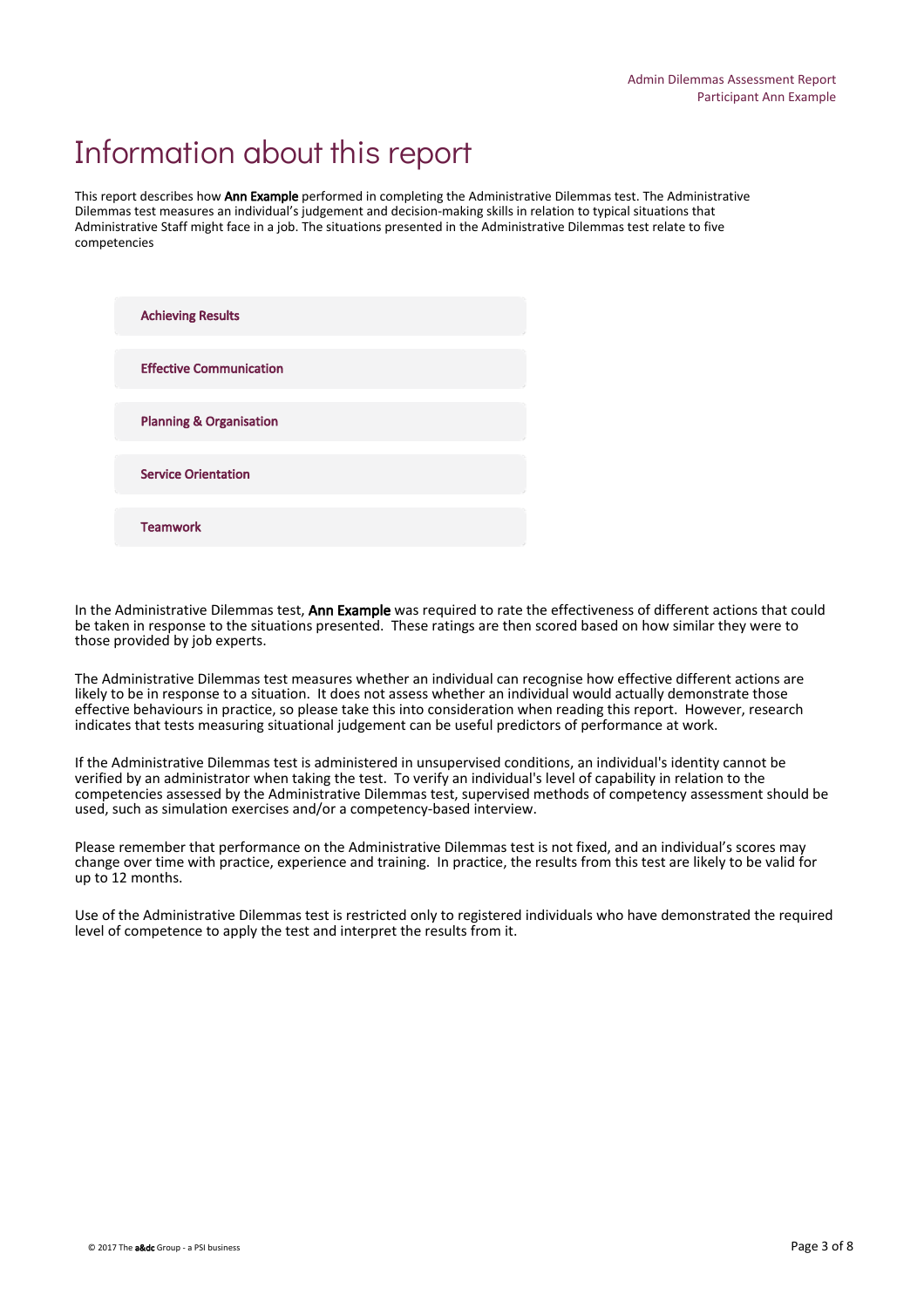# Score Profile

These results for the Administrative Dilemmas test are presented as Percentile Scores. The Percentile Scores indicate the percentage of the comparison group that Ann Example scored higher than. For test users who wish to use a standard score scale to interpret results, the equivalent T scores and Sten scores obtained by Ann Example are provided as an Appendix to this report.

The Overall Judgement score indicates the overall level of performance achieved by Ann Example in responding to the situations in the test. Sub-scores on the competencies assessed in the Administrative Dilemmas test are also provided for additional interpretation about test performance. The competency sub-scores can indicate relative strengths or potential areas for development in terms of judgement and decision-making. The sub-scores should be used with caution and interpreted in the context of the Overall Judgement score.

#### Completion Time: 6 Minutes 22 Seconds

#### Comparison Group: Norm 1 - UK Administrative Staff



### Competency Sub-Scores

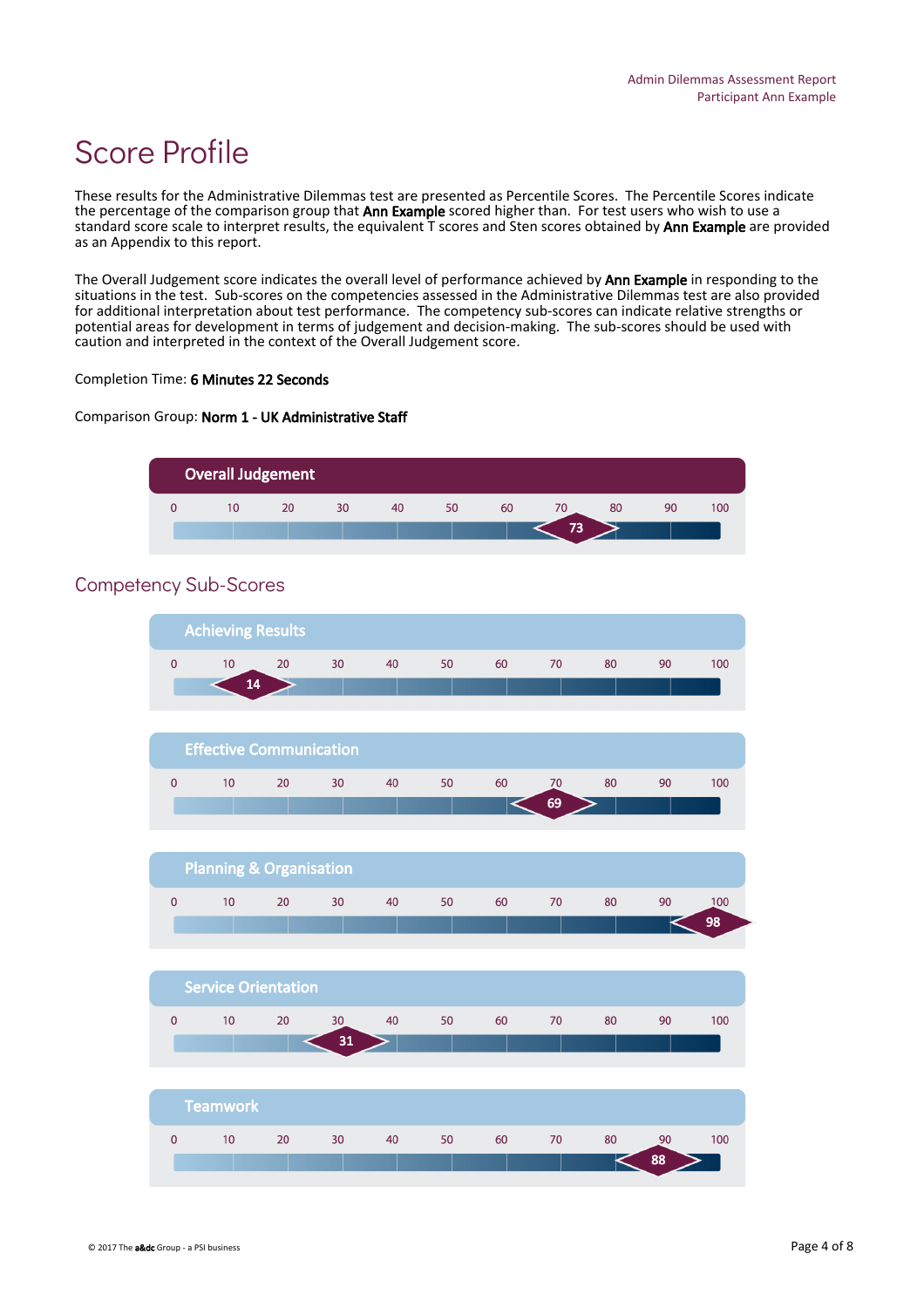### Interpretation Guide

This section provides detailed interpretation of the Administrative Dilemmas scores obtained by **Ann Example**. A broad guideline about how to interpret these percentile scores is shown in the table below. This table shows five bands of percentile scores and a performance description for each band.

| 91-99   | Well above average   |
|---------|----------------------|
| $71-90$ | Above average        |
| 30-70   | Average              |
| 10-29   | <b>Below average</b> |
| $1 - 9$ | Well below average   |
|         |                      |

#### Overall Judgement

This score indicates the overall level of performance achieved by Ann Example on the Administrative Dilemmas test. This score indicates the quality of judgement and decision-making across all of the scenarios presented in the test.

Ann Example achieved an Overall Judgement score that was higher than 73% of the comparison group. Overall, this level of performance was Above average when judging the effectiveness of actions across all of the situations presented in the test.

### Achieving Results

This competency relates to situations which require respondents to identify the best way to overcome obstacles and complete tasks to a high standard.

Ann Example achieved a score for this competency that was higher than 14% of the comparison group. This level of performance was Below average when judging the effectiveness of actions in situations that required a focus on Achieving Results.

#### Effective Communication

This competency relates to situations which require respondents to identify the best way to communicate information to others or convince others of their point of view.

Ann Example achieved a score for this competency that was higher than 69% of the comparison group. This level of performance Average when judging the effectiveness of actions in situations that required a focus on Effective Communication.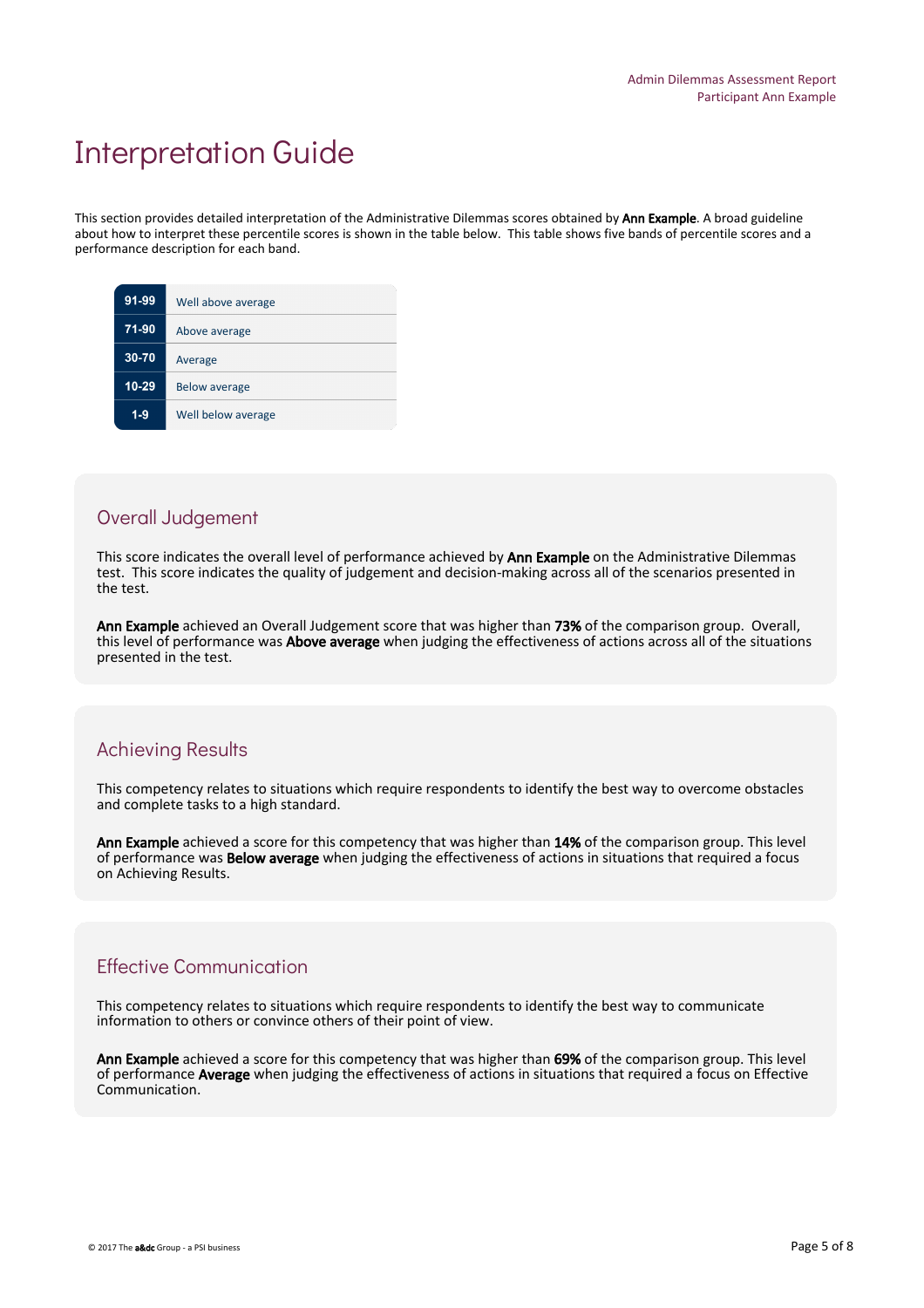### Planning & Organisation

This competency relates to situations which require respondents to prioritise activities and manage time and resources to meet deadlines.

Ann Example achieved a score for this competency that was higher than 98% of the comparison group. This level of performance was Well above average when judging the effectiveness of actions in situations that required a focus on Planning & Organising.

### Service Orientation

This competency relates to situations which require respondents to respond to the needs of internal and external customers and go the extra mile to exceed their expectations.

Ann Example achieved a score for this competency that was higher than 31% of the comparison group. This level of performance was Average when judging the effectiveness of actions in situations that required a focus on Service Orientation.

### **Teamwork**

The competency relates to situations which require respondents to support others in the completion of their tasks and work as part of a team.

Ann Example achieved a score for this competency that was higher than 88% of the comparison group. This level of performance was Above average when judging the effectiveness of actions in situations that required a focus on Teamwork.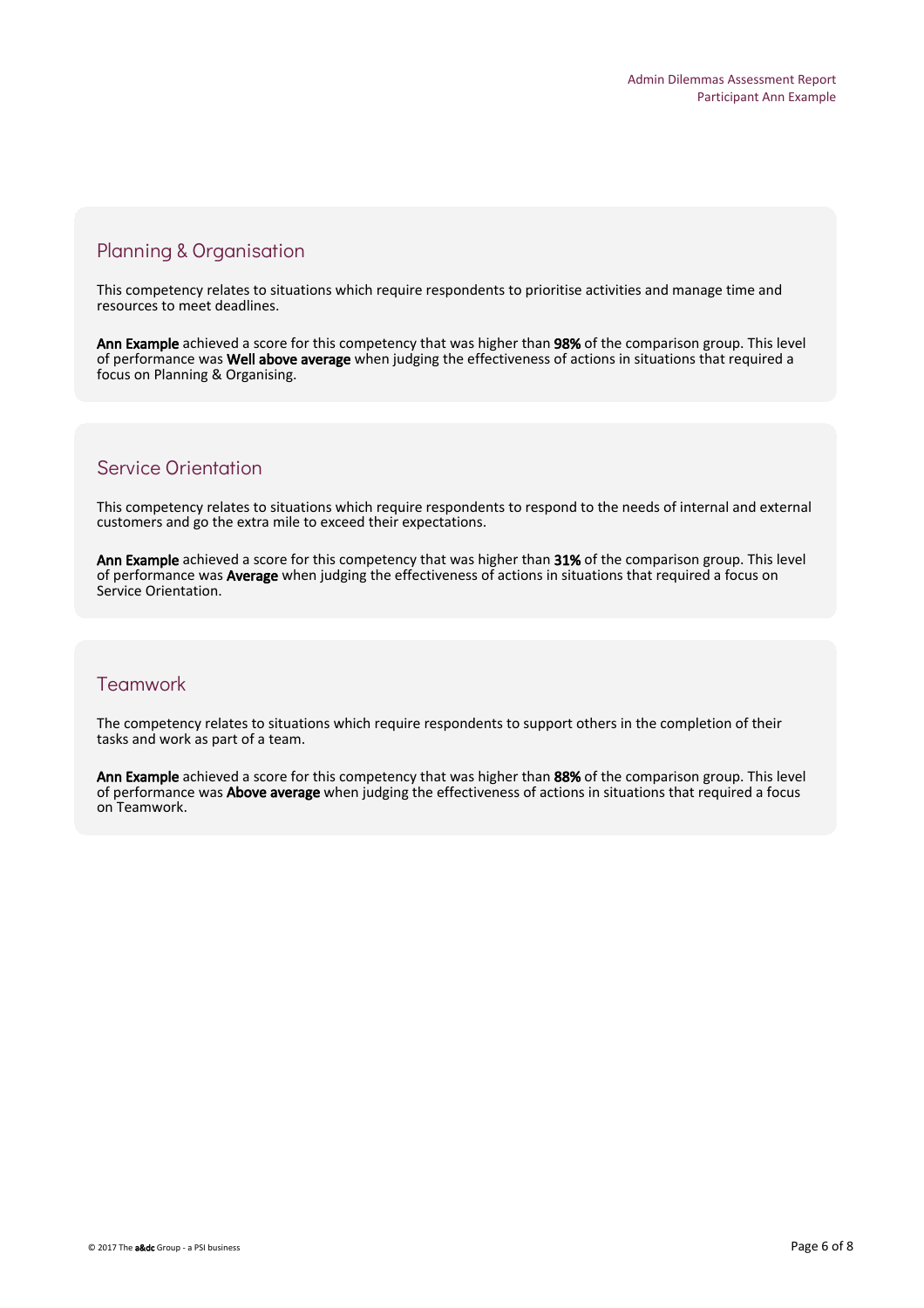# Appendix: Standardised Scores

Sten Scores and T-Scores are provided for users who are trained to interpret them, as an alternative to Percentile Scores. Alongside this, the Raw Scores from the test are also given.

A Sten Score is a standardised test score presented on a 10-point scale, with a mean of 5.5 and a standard deviation of 2. A T-Score is a standardised test score with a mean of 50 and a standard deviation of 10. The Raw Scores, Sten Scores and T-Scores based on the responses given by Ann Example are provided in the table below.

#### Norm Group: Norm 1 - UK Administrative Staff

|                                | <b>Raw Score</b> | <b>Sten Score</b> | <b>T-Score</b> |
|--------------------------------|------------------|-------------------|----------------|
| <b>Overall Judgement</b>       | 64               | 7                 | 56             |
| <b>Competency Sub-Scores</b>   |                  |                   |                |
| <b>Achieving Results</b>       | 9                | 3                 | 39             |
| <b>Effective Communication</b> | 13               | 7                 | 55             |
| Planning & Organisation        | 15               | 10                | 71             |
| <b>Service Orientation</b>     | 8                | 5                 | 45             |
| <b>Teamwork</b>                | 19               | 8                 | 62             |